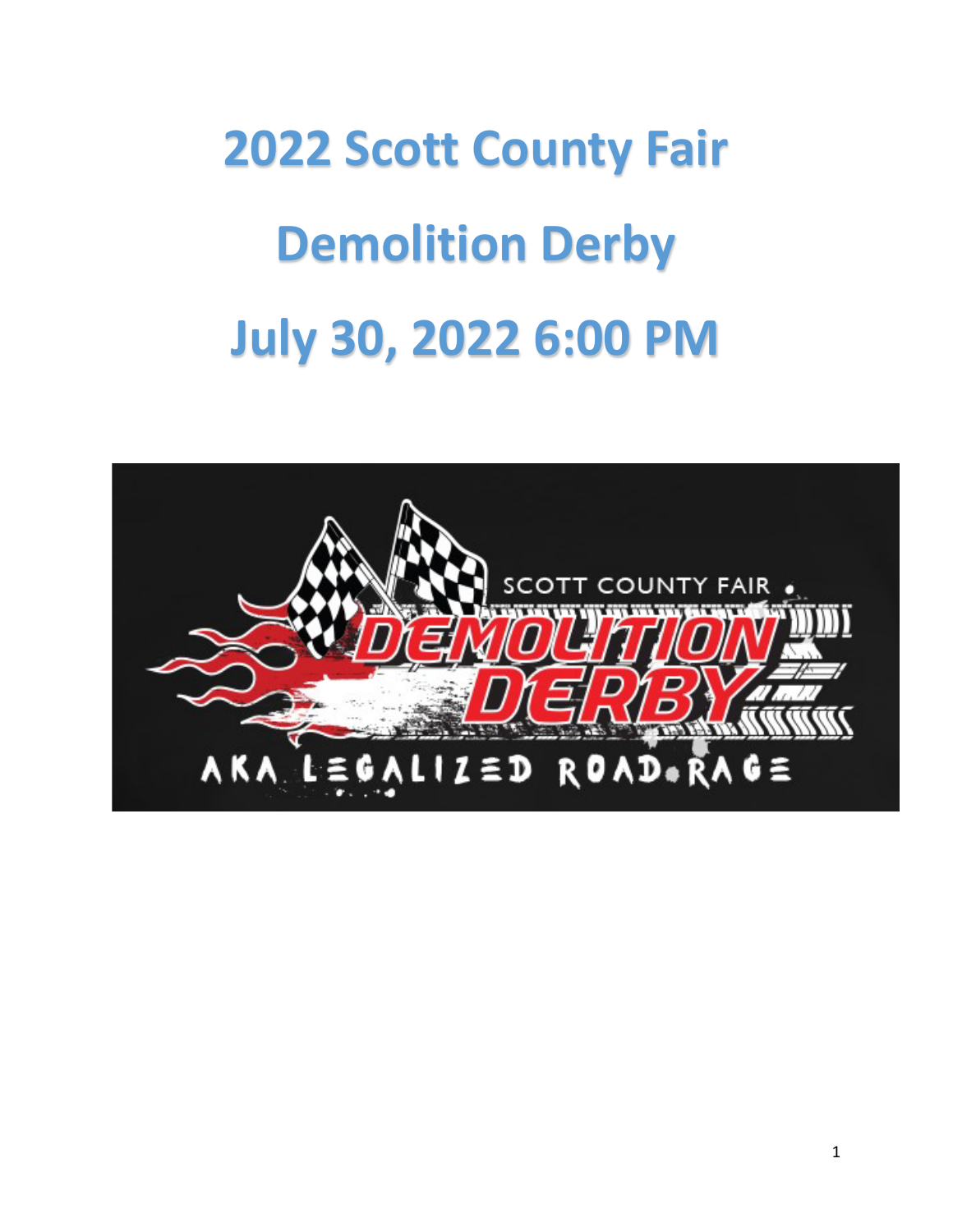#### **RULE BOOK DISCLAIMER**

**The rules and/or regulations set forth herein are designed to provide for the orderly conduct of racing events and to establish minimum acceptable requirements for such events. These rules shall govern the condition of all events, and by participating in these events, all participants are deemed to have complied with these rules. NO EXPRESSED OR IMPLIED WARRANTY OF SAFETY SHALL RESULT FROM PUBLICATIONS OF OR COMPLIANCE WITH THESE RULES AND OR REGULATIONS. They are intended as a guide for the conduct of the sport and are in no way a guarantee against injury or death to a participant, spectator or official.**

**The race director shall be empowered to permit reasonable and appropriate deviation from any of the specifications herein or impose any further restrictions that in his/her opinion does not alter the minimum acceptable requirements. NO EXPRESSED OR IMPLIED WARRANTY OF SAFETY SHALL RESULT FROM SUCH ALTERATION OF SPECIFICATIONS. Any interpretation or deviation of these rules is left to the discretion of the officials. Their decision is final.**

Rules can be downloaded at [www.scottcountyfair.com.](http://www.scottcountyfair.com/)Drivers wanting to receive a copy by mail are encouraged to e-mail to [scottcountyfairdemoderby@gmail.com](mailto:scottcountyfairdemoderby@gmail.com) with their name and address or call a member of the DAB. Copies will also be available in the fair office on the fairgrounds.

## **Drivers' Advisory Board:**

| Kevin Bjornberg                                      | 763-222-8835         |  |  |  |
|------------------------------------------------------|----------------------|--|--|--|
| Mark Elsenpeter                                      | 612-716-6276         |  |  |  |
| Angie Hennen                                         | 952-270-5391         |  |  |  |
| Matt Hennen                                          | 952-492-7815 (chair) |  |  |  |
| <b>Sherry Schmitt</b>                                | 952-873-5642         |  |  |  |
| Jason Schoenbauer                                    | 612-581-2297         |  |  |  |
| E-Mail the DAB at scottcountyfairdemoderby@gmail.com |                      |  |  |  |
| Scott County Fair Office - 952-492-2436.             |                      |  |  |  |

#### Officials and Judges Contacts:

If you have questions on the rules, you can contact Andy or Dave after 5:30PM, Monday through Friday or after 9:00 Saturdays or Sundays. OR e-mail us at scottcountyfairdemoderby@gmail.com.

Andy Breeggemann 612-741-9349 Dave Worm 612-269-3576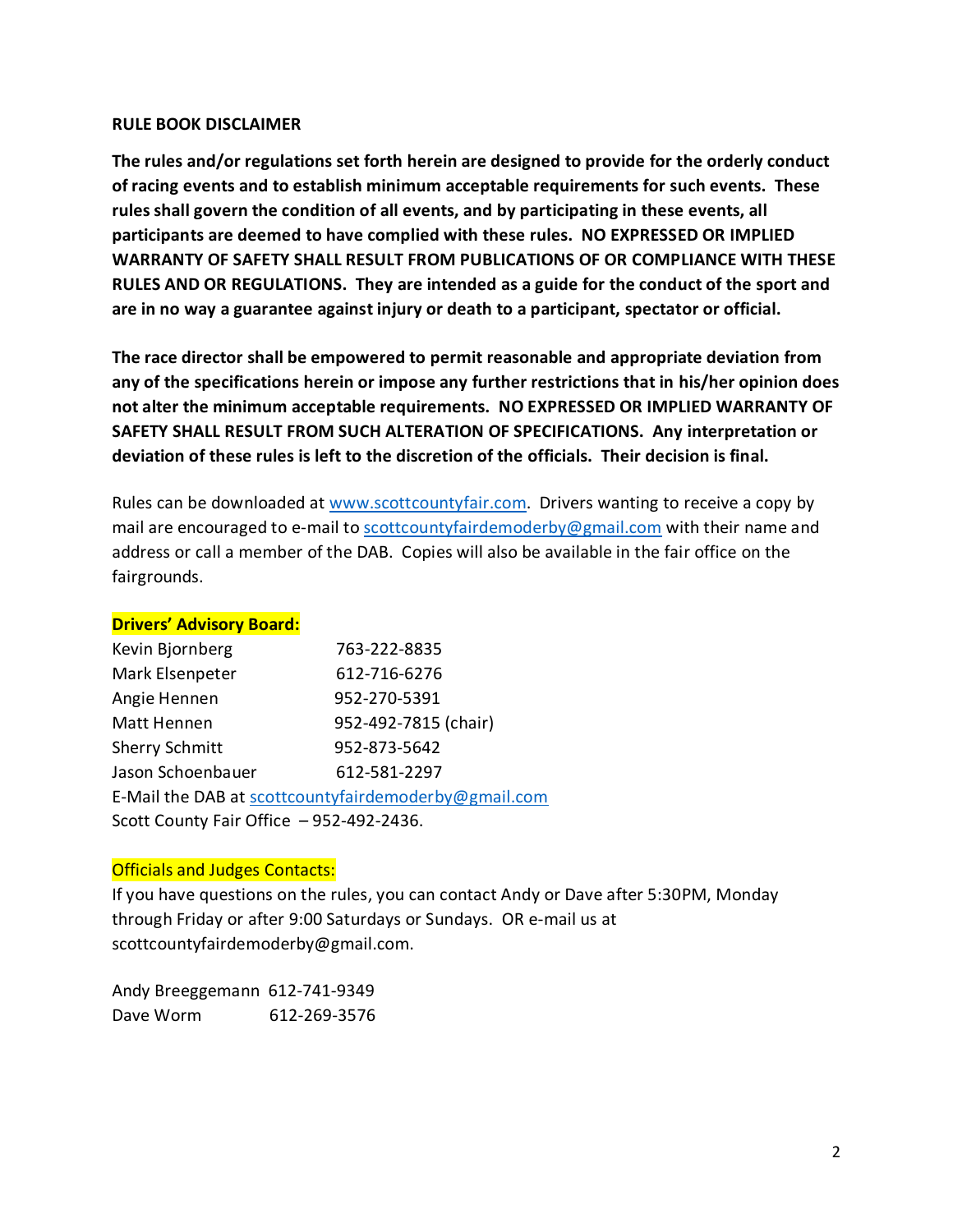# **Pit Gates open at 1:30 PM. PIT GATES CLOSE AT 5:30 NO EXCEPTIONS. All vehicles must be through the inspection process by 5:45 PM. Driver's meeting will start at 6:00 PM sharp and is mandatory for all drivers.**

Thank you to our sponsors for helping make the Scott County Fair Demolition Derby "The event to participate in."

Stock Truck Class Sponsor – ACE Hardware Stock Truck Sledgehammer Sponsor – Universal Power Conversion

Midsize Class Sponsor – Jordan Agency Midsize Sledgehammer Sponsor – Dem-Con Recycling

PowderPuff Class Sponsor – JCI Shakopee PowderPuff Sledgehammer Sponsor – Camping World

80's and Newer Chain Class Sponsor – S & J Detailing 80's and Newer Chain Sledgehammer Sponsor – Bolton & Menk Inc

Mighty Mini's Class Sponsor – Keyland Homes Mighty Mini's Sledgehammer Sponsor – Lano Equipment

Limited Weld Stock Classic Class Sponsor – NAPA Belle Plaine Limited Weld Stock Classic Sledgehammer Sponsor – Hennen Electric

Watermelons for the Watermelon Smash – Radermacher's Jordan

Additional Sponsors:

Draeger Commercial Services

Mary Pat Nydahl – Edina Realty, Chanhassen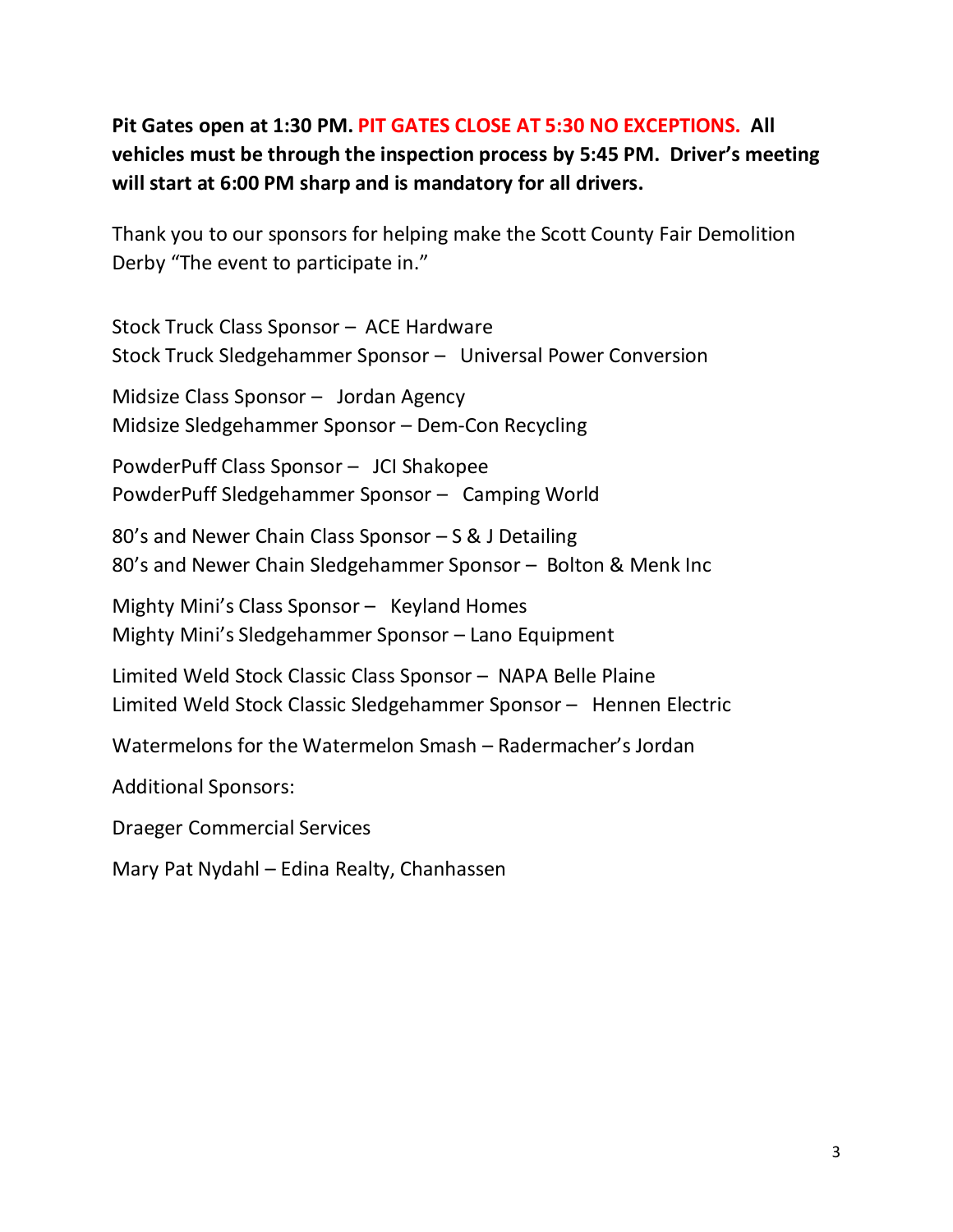#### Section 1. GENERAL COMPETITION RULES FOR ALL DRIVERS

Our goal is to make this the best night of the summer for you and everybody else.

Your cooperation is important.

Read these rules carefully. If you have a question – ask. Contact any of the DAB members for an answer.

The most important rule: Officials decisions are final! The following will result in disqualification before or during the event:

- 1. Poor sportsmanship or misconduct by you or your crew. Drivers are responsible for the behavior of pit people, family and friends. If anyone acts in an irresponsible way, they will be warned once. The second time, they will be removed from the fairgrounds.
- 2. Alcohol or illegal drugs no tolerance.
- 3. Someone with you in the pit under 16. Anyone under 16 must sit in the bleachers.
- 4. Hot rodding in the pit area or impound lot.
- 5. Failure to attend the drivers meeting.
- 6. Drivers must be at least 16 years of age. 16 and 17 year olds must have a signed AND NOTARIZED entry form.
- 7. Failure to wear a helmet, seat belt, protective shoes and clothing and eye protection.
- 8. Failure to have a working fire extinguisher in pit areas.
- 9. Any harassment of judges, fair board members, announcer or other crew members will not be tolerated. You may be escorted out by the Sherriff and/or barred from running for up to two years. No inappropriate behavior or language will be tolerated in the pits, on the track or in seated areas. Please advise your friends and family.
- 10. Officials will only accept protests from drivers.
- 11. Entry fees are not refundable under any circumstances. If you are disqualified, you will not receive a refund on your entry, gas mileage or grandstand/pit tickets purchased.
- 12. Be prepared to open your hood for inspections.
- 13. No excessive chaining.

## During the event the following rules will be strictly enforced:

- 14. Sandbagging will not be tolerated. Sandbaggers will be disqualified.
- 15. Judges will expect drivers to make aggressive hits on different moving vehicles every 30 seconds.
- 16. If the car stops, drivers will have 60 seconds to restart, move and hit or be disqualified. Driver's door hits are illegal. If the hit is deemed by the official to be careless or intentional, you will be disqualified. If you use your driver's door as a defense, we will not enforce this rule. If you use the driver's door defense repeatedly, you will be disqualified.
- 17. When there are 4 vehicles left moving in the field, you CANNOT hit the same vehicle more than two consecutive hits until the field is down to two moving vehicles. You will get one warning. The second one will result in a disqualification.
- 18. One fire and one roll-over are allowed. A second fire or roll-over will result in disqualification.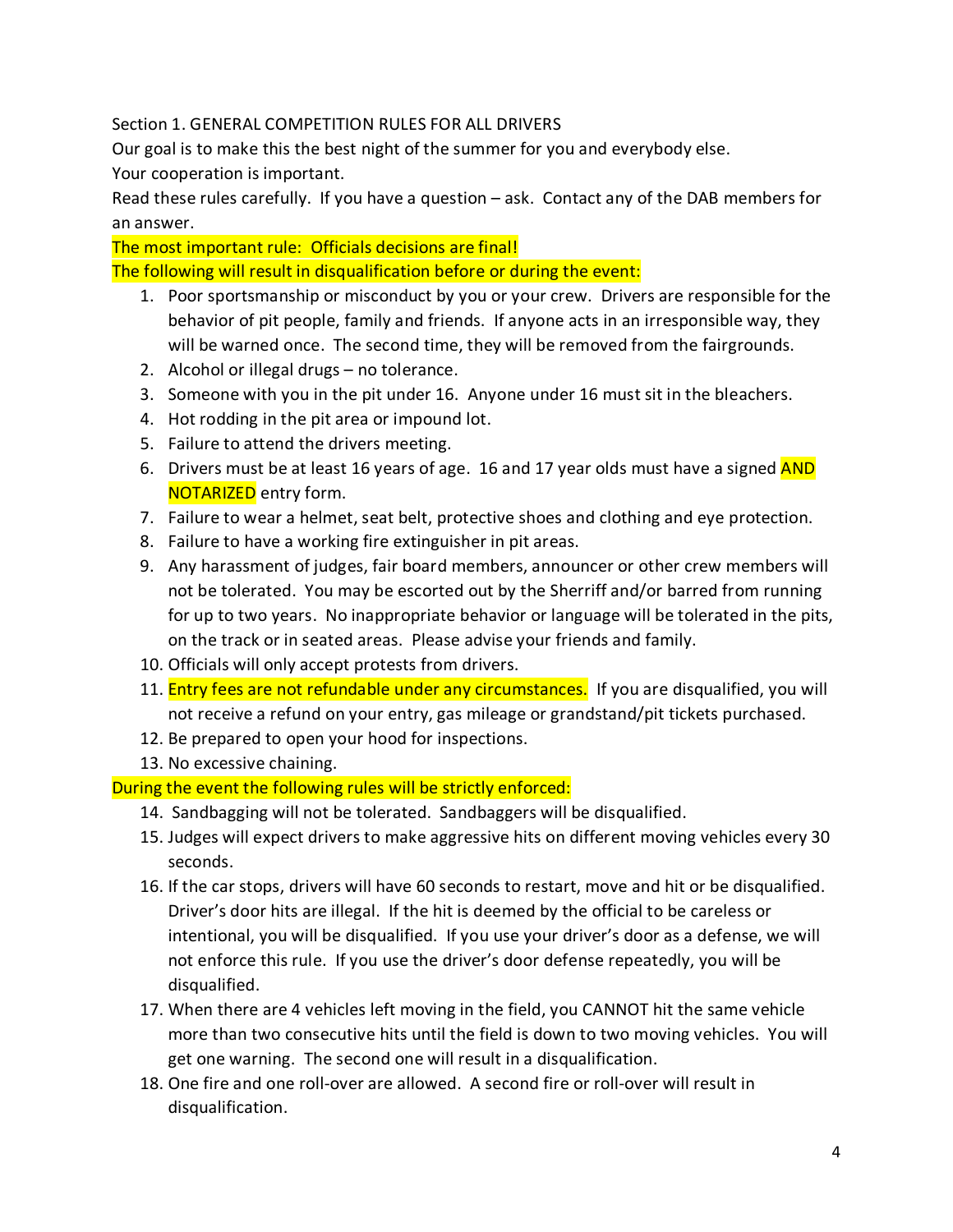- 19. Drivers must remain in the vehicle with helmet, seat belt and eye protection until notified by an official that it is safe to exit the vehicle.
- 20. Any open door will cause disqualification.
- 21. All cars are subject to post-race inspection before any prize money is awarded.
- 22. Protest must be filed before the conclusion of the live Derby with \$150 cash in hand by the protestor. If the car is found to be illegal, that driver will be disqualified and the protest money returned. If the car is found to be legal, the protest money will be awarded to the protested driver and the complaint closed without further conflict.

**DRIVERS!! YOU ARE RESPONSIBLE FOR ANY RULE OR EVENT CHANGES POSTED ONLINE BETWEEN THE PRINTING OF THIS BOOK AND JULY 15, 2021. The Scott County Agricultural Society reserves the right to make changes if we discover errors, need to make a rule more clear, or send out a message. We urge you to visit the website at [www.scottcountyfair.org](http://www.scottcountyfair.org/) a few times between now and the event. Thank you.**

## **PLEASE READ**

**Section 2. General Preparation for ALL Classes**

## If it's not in the rules don't assume you can do it, PLEASE call FIRST

- 1. All glass, plastic and pot metal must be removed.
- 2. Nothing may remain in the bottoms of the doors.
- 3. All outer hardware must be removed door handles, mirrors, chrome, moldings, screws, fiberglass, etc.
- 4. No added weight to any vehicle.
- 5. Front seat must be securely bolted to the floor; however, these bolts may NOT go through the frame.
- 6. You must have a functioning seat belt.
- 7. All flammable materials must be removed from the inside of the vehicle other than safety padding and the driver's seat.
- 8. Brakes must be functional.
- 9. Vehicles must have a roof sign, minimum 15"x15," maximum 24"x24" contrasting colors, but may not be positioned in such a way to strengthen the vehicle.
- 10. #9-Wire is not allowed except if mentioned in specific rules.
- 11. No excessive chaining.
- 12. No welding unless otherwise noted.
- 13. No crisscrossing of chains.

#### **General Rules - ENGINES & TRANSMISSION**

- 14. Must have an air cleaner over the carburetor or air intake.
- 15. No engine oil coolers allowed.
- 16. Hot wire switches may be run for the starter and ignition.
- 17. Engine cross breeding is allowed, no cradles, must be within 2" of stock location.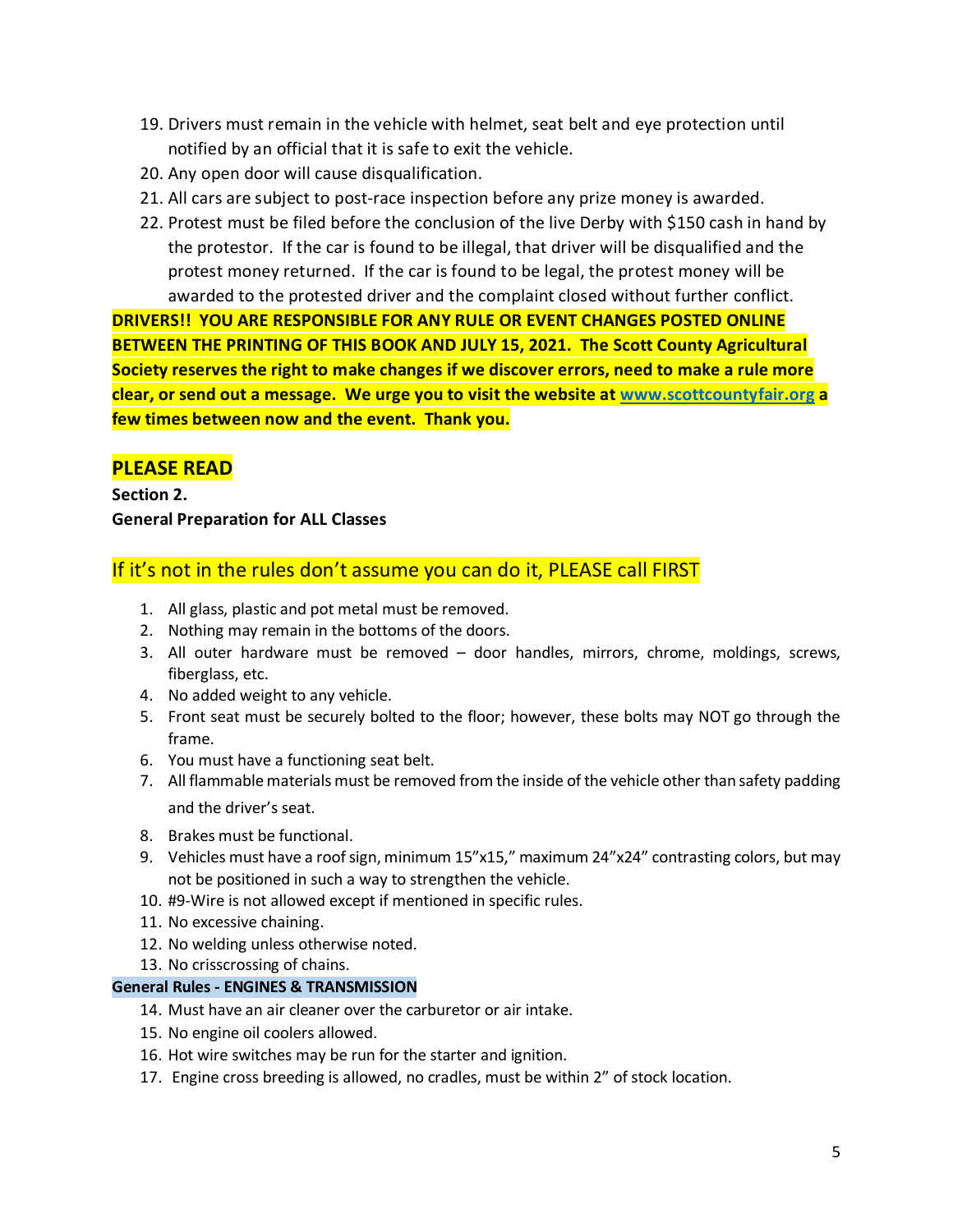- 18. Motor mounts may be welded solid but can only attach to motor cross member and cannot attach to each other (nothing excessive).
- 19. Transmission coolers are allowed, but must be secured in a way to prevent injury. Coolers must be secured in passenger compartment of car or in truck box next to cab and may not be attached to the frame in any way.
- 20. No water pump guards, distributor protectors, engine cradles pulley protectors, engine or transmission skid plates or slider drive shafts of any kind will be allowed unless specified in Class Rules.
- 21. Shifters may be modified.

#### **General Rules - RADIATORS**

- 22. Radi-barrels are not allowed.
- 23. Foam may be used around radiator only to help support the radiator, nothing excessive
- 24. Radiator must be in stock position in front of the motor.
- 25. Radiator supports must remain in stock positions.
- 26. Radiator must contain water only. No anti-freeze allowed.
- 27. You cannot have any kickers from the core support to the frame.
- 28. NO radiator protectors will be allowed of any kind.

#### **General Rules - FUEL & FUEL DELIVERY SYSTEMS**

- 29. Marine tank or metal fuel tank will be allowed. No plastic tanks allowed.
- 30. Original gas tanks must be removed from car. You cannot use original gas tank!
- 31. Any fuel leaks you WILL NOT run, fix it or you WILL NOT run, judge's decision is final.
- 32. You must have the gas tank securely mounted behind the driver's seat or in truck box and it must be covered. Bolt must not go through the frame.
- 33. Fuel lines must run inside the vehicle, not under the vehicle along frame.
- 34. Electric fuel pumps are allowed. They must be covered and have an on/off switch near the steering wheel and clearly marked in large letters.
- 35. If you are running high pressure fuel pump, you must use high pressure lines.

#### **General Rules - TIRES & BRAKES**

- 36. No studded or 100% steel wheels.
- 37. Valve stem protectors are allowed but may not stick out of the rim.
- 38. Wheel weights must be removed.
- 39. Any tire allowed. Double stuffing is allowed. You can solid fill your tires if you wish.
- 40. Split rims must be welded at least four (4) places around the rim with a 4" long bead in each spot.
- 41. Brake systems must be operational.
- 42. No full rim centers. You are allowed a 9" max rim center.

#### **General Rules - BATTERIES**

- 43. Battery must be moved to passenger front seat area and securely mounted and covered. They may not be attached to the frame in any way.
- 44. A maximum of two (2), 12-volt automotive batteries may be used.

#### **General Rules - BUMPER**

- 45. Bumpers may be trimmed to keep them out of the tires but no sharp points.
- 46. No stuffing of any bumpers will be allowed.
- 47. No homemade bumpers will be allowed.
- 48. No seam welding or plugging holes is allowed.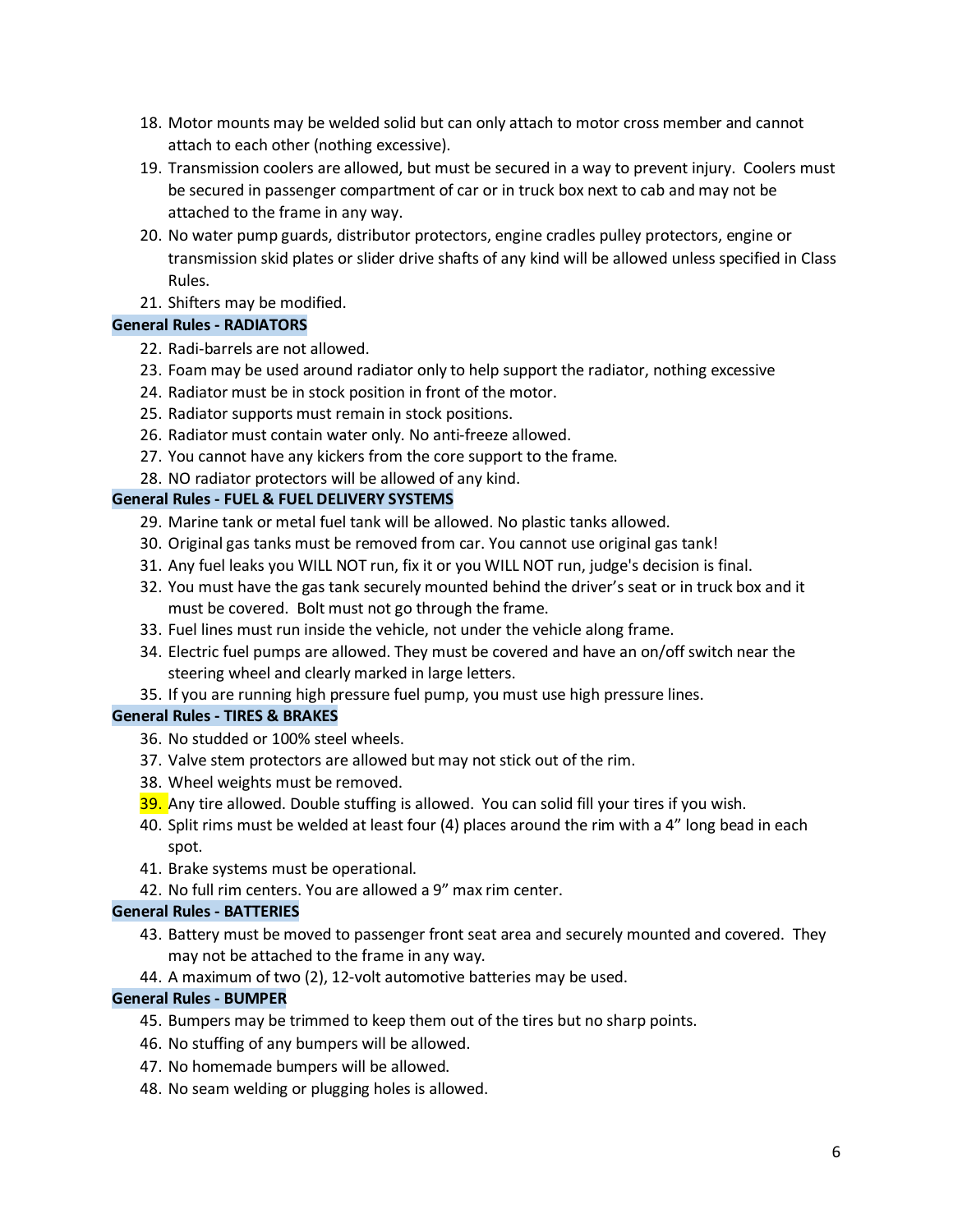#### **General Rules - HOODS**

- 49. You are allowed a maximum of **twelve** ⅜" SAE bolts and ⅜" SAE washers on hood.
- 50. No welding of hood cut-outs allowed.
- 51. Must have hood closed and ready to run at time of inspection (unless judges need to inspect further they may ask to have it opened).
- 52. You must have at least two cut-outs which will be a minimum of 10" in diameter for fire access.
- 53. No crisscrossing of chains.

#### **General Rules - DOORS**

- 54. Driver's door may be welded solid.
- 55. **Mandatory driver's door plate**. This will be a maximum of 24" wide and 64" long.
- 56. No crisscrossing of chains.
- 57. NO wire or chain may go from the door to the top of the frame.

#### **General Rules - WINDOWS**

- 58. You must have a minimum of 1 bar, and a maximum of 3 bars, a 2" maximum diameter or a 3" flat strap, chain or wire running from roof to cowl in front windshield area for driver's protection. May not attach to cage in any way.
- 59. **You may have one option only –**

## **A- Two (2) bars in rear window up to 1" diameter from top of window track to trunk seam, and welded with no extra metal**

**OR** 

**B- 2"x 2" maximum running 4" past the window jamb at the top and bottom bolted in with 3" washers on the bottom side and 2-½" bolts.**

60. You may have netting on driver's side windows only.

#### **General Rules - SUSPENSION**

- 61. Welding of spider gears is allowed.
- 62. No suspension modifications will be allowed **except what is listed below.** Upper A-Arms may have one bolt or welded strap (strap may be  $2'' \times \frac{1}{4}'' -$  maximum  $\frac{1}{2}''$  bolt).

#### **General Rules - FRAMES**

- 63. No plating, stuffing, heat treating or foam filling of frames is allowed unless noted.
- 64. One 5"x 5"x  $\frac{1}{4}$ " plate will be allowed per frame rail outside of frame rail on new or used cars, and MUST BE PAINTED ORANGE with one hole made large enough to allow inspection for thickness.

65. No prebending, tilting and/or pitching, etc. of frames unless noted elsewhere in the rules.

#### **General Rules - BODY**

- 66. No body repairs will be allowed. Unless it is a safety factor and with sheet metal only. If you have any questions please call first.
- 67. Floor sheet metal maybe patched where components will be mounted or for driver's protection. Sheet metal only. NO other patching is allowed unless it's a safety issue. Call first. You must leave the rusty floors in place. DO NOT cut them out.
- 68. Wheel opening may be trimmed for tire clearance. No sharp edges.
- 69. No doubling of body panels allowed, no added metal allowed.
- 70. No body seam welding allowed except for the exterior of the doors.
- 71. Holes may be cut in floor and firewall to accommodate the shifter, fuel lines and transmission lines.
- 72. Body creasing, enhancing of body lines or additional body lines will NOT be allowed.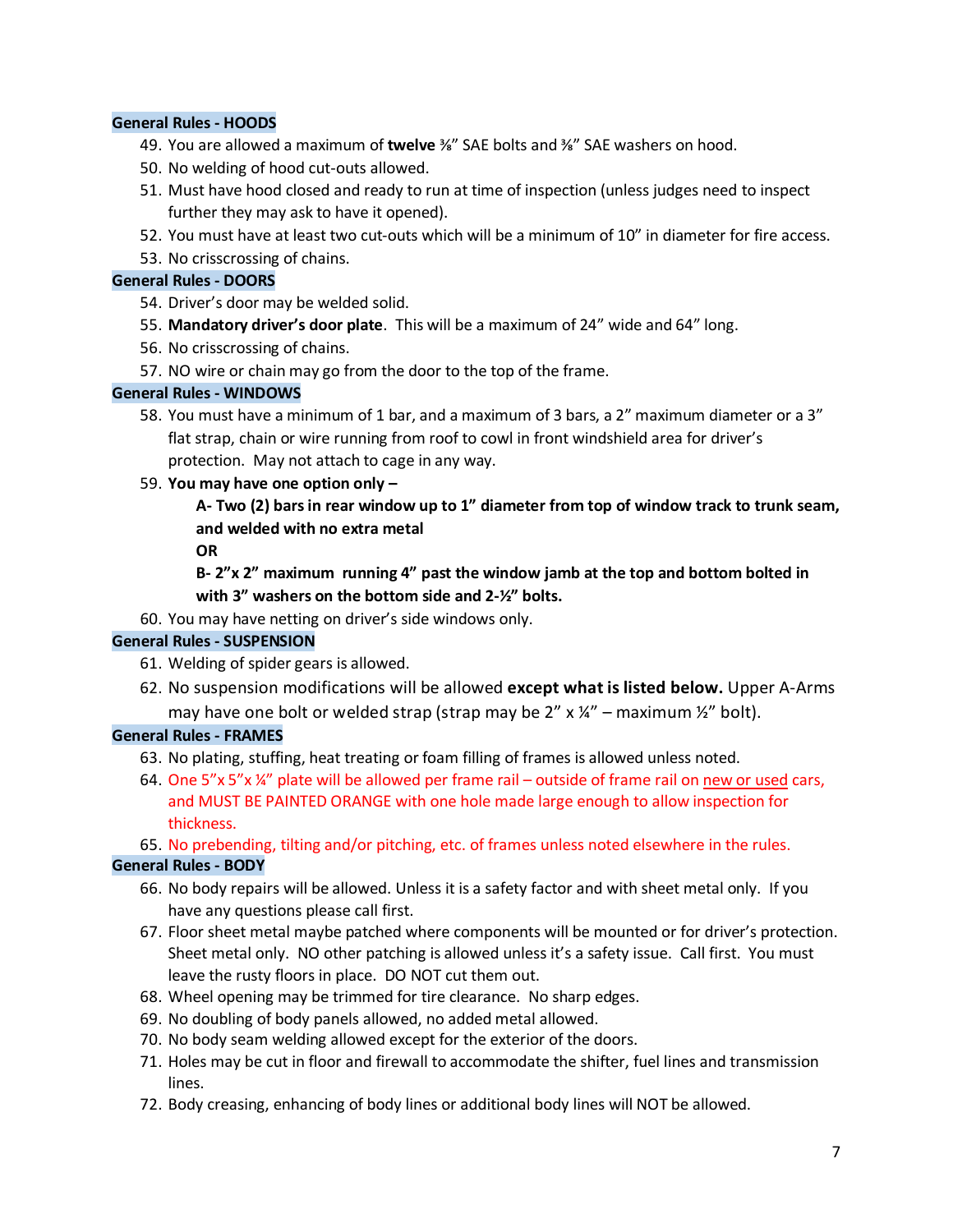- 73. No chain binders will be allowed.
- 74. No crisscrossing of chains.
- 75. Wheel wells are allowed four (4) 3/8" bolts with 3/8" SAE fender washers per wheel well.

#### **General Rules - CAGES, DOOR BARS AND HALO**

- 76. No cage components may attach to or conceal a body mount.
- 77. You may use channel iron or tubing up to 6" diameter for your cage component (door bars, seat bars and dash bars)
- 78. Door bars must be 6" from the fire wall at the center, and end 6" in front of the rear wheel house.
- 79. Dash bar may have  $12''x12''x1/4''$  plates on the ends to weld it in place. Plates may not attach to the firewall.
- 80. Rear seat bars are mandatory and can be attached to  $12''x12''x1/4''$  end plates. Bars may be welded or bolted in.
- 81. Halo can only be attached to the seat bar.
- 82. No parts of the cage can be welded to the frame.
- 83. Seat bar may be no further than 6" behind the driver's seat. You are allowed one angled bar off of your seat bar to the floor sheet metal only that runs across the car from driver's side to passenger side.
- 84. No kickers, angled or otherwise, forward or backward.
- 85. All horizontal cage bars must be at least 12" off the floor of the car, measured at the body bolt elevation.
- 86. All cage components must be in the interior of the car, not inside the door structure with the exception of the driver's door. This door bar may be inside the door to allow more room for driver's safety.
- 87. Gas protectors are allowed. They may not be more than 24"x 10" at the back, and centered in the car. It cannot be attached to rear seat pan/divider. It cannot be attached to door bars. It can be attached to seat bar and angle back from there. 3" tubing maximum.
- 88. You may add a halo bar to cage components listed above. 6" diameter maximum.
- 89. Halo bars must be in direct vertical line and no farther than 6" behind the rear of the seat. Trucks may have the halo at the back of the cab of the truck.
- 90. Halo bar must be in the interior of the car. The top of the halo bar may go over the top of the roof and be welded or bolted to the roof sheet metal in 2 spots. 5" long welds allowed for this or ½" bolts max.
- 91. Your halo must attach to your back seat bar or to your door bars.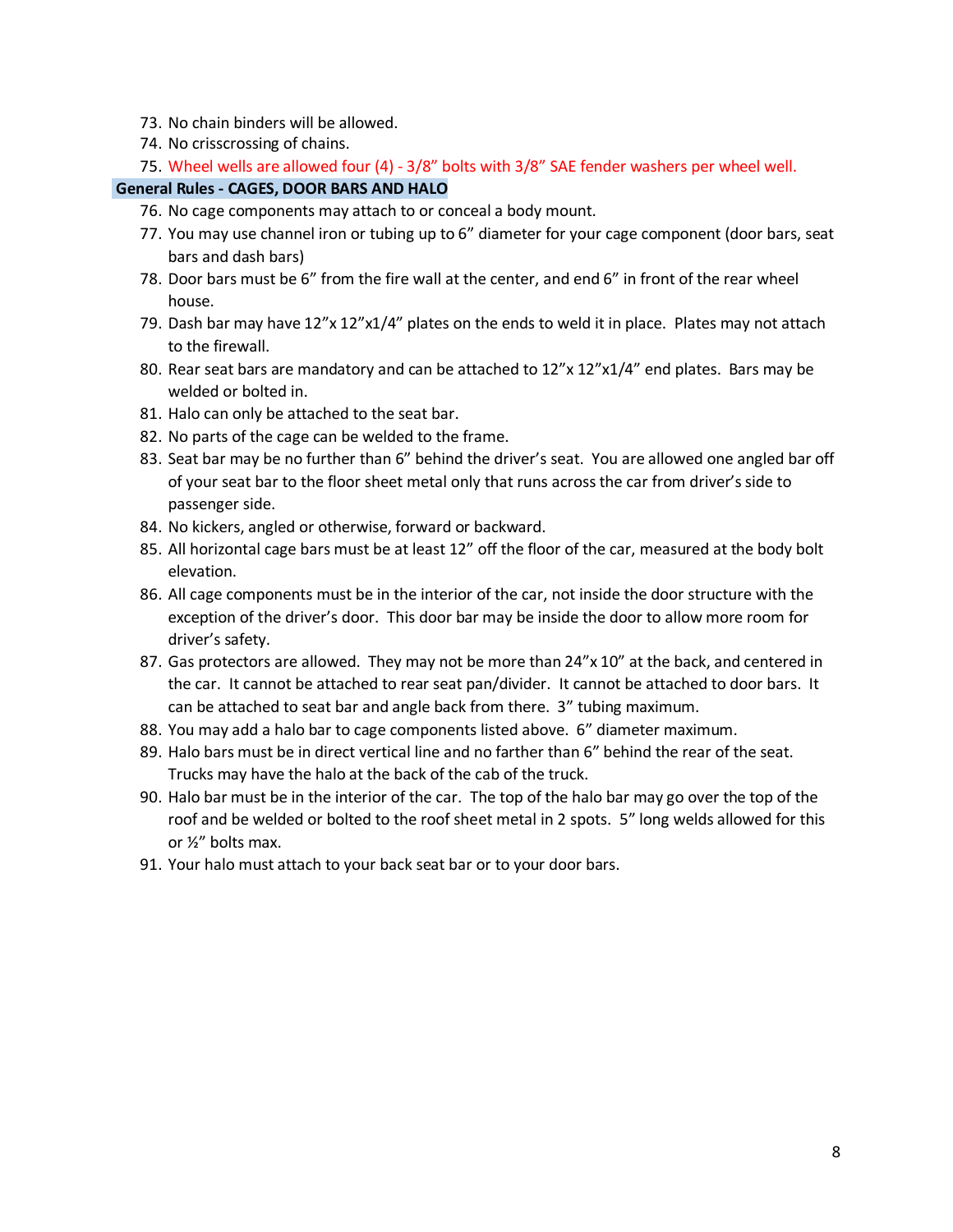## Section 3. Stock Truck Rules

Full size SUV's, Suburbans, Early 80's Land Cruiser Type Vehicles, 1972 and newer ¾ ton or Smaller Trucks allowed. Four-wheel drive trucks allowed, but must be modified to disable or remove front drive shaft.

#### **Class Sponsor: Ace Hardware**

#### **Sledgehammer Award Sponsor: Universal Power Conversion, Inc**

#### **Stock Truck Rules - BUMPERS**

- 1. Bumpers can be any flat automotive stock bumpers (no mopar pointy) or up to a  $4\frac{1}{2}$ " metal pipe no thicker than 5/16" no more than 66" long. Maximum of one 4x4 plate may be welded per frame rail to weld bumper to frame. Ends must remain OPEN.
- 2. You may not weld or attach anything further back than 4" behind the core support to the frame unless the factory mounts for that make and model truck go farther than that.
- 3. Must have rear bumper, no open frame rails.
- **4. Bumper height max 28" to the top on the front, 22" minimum to the top on the rear.**

## **Stock Truck Rules - HOODS**

5. Six (6) hold-downs are allowed on the hood. You may use one (1) loop of 3/8" chain or two (2) loops of #9-Wire (per frame rail) to go around the core support, frame and bumper or 1" threaded rod (one per frame rail)at the core support that can be welded in. The other four (4) hold downs can be 3/8" chain or two (2) loops of #9-Wire from sheet metal to hood sheet metal only. No plates or reinforcing of chain/wire hole allowed.

## **Stock Truck Rules - DOORS & TAILGATES**

- 6. Doors and tailgate may be chained or wired shut. A maximum of six (6) chains or wire per door or tailgate. On the tailgate two (2) hold downs may go around the rear bumper, **NOT** the frame.
- 7. Driver's door may be welded solid.
- 8. No wire or chain may go from the door to the top of the frame.

## **Stock Truck Rules - SUSPENSION**

- 9. No suspension modifications will be allowed **except what is listed below.** Upper A-Arms may have one bolt or welded strap (strap may be  $2'' \times 1/4'' -$  maximum  $1/2''$  bolt).
- 10. You may change rear coil springs or use a maximum of two (2) spring expanders per spring.
- 11. Four (4) leaf spring clamps per spring allowed.
- 12. **Nine (9) automotive leaf springs are allowed maximum with a 2 ½" stagger**.
- 13. Rear-end cross breeding is allowed **but you must use factory style mounting hardware**.
- 14. No rear-end bracing or after-market axles or rear ends allowed. OEM cross-breeding only.

## **Stock Truck Rules - FRAMES**

15. You may chain or wire your axle around the frame rail or you may bolt the chain through the frame. You may not use any strapping of any kind for this. 3/8" chain maximum. You may not weld the chain links together to create a bar effect.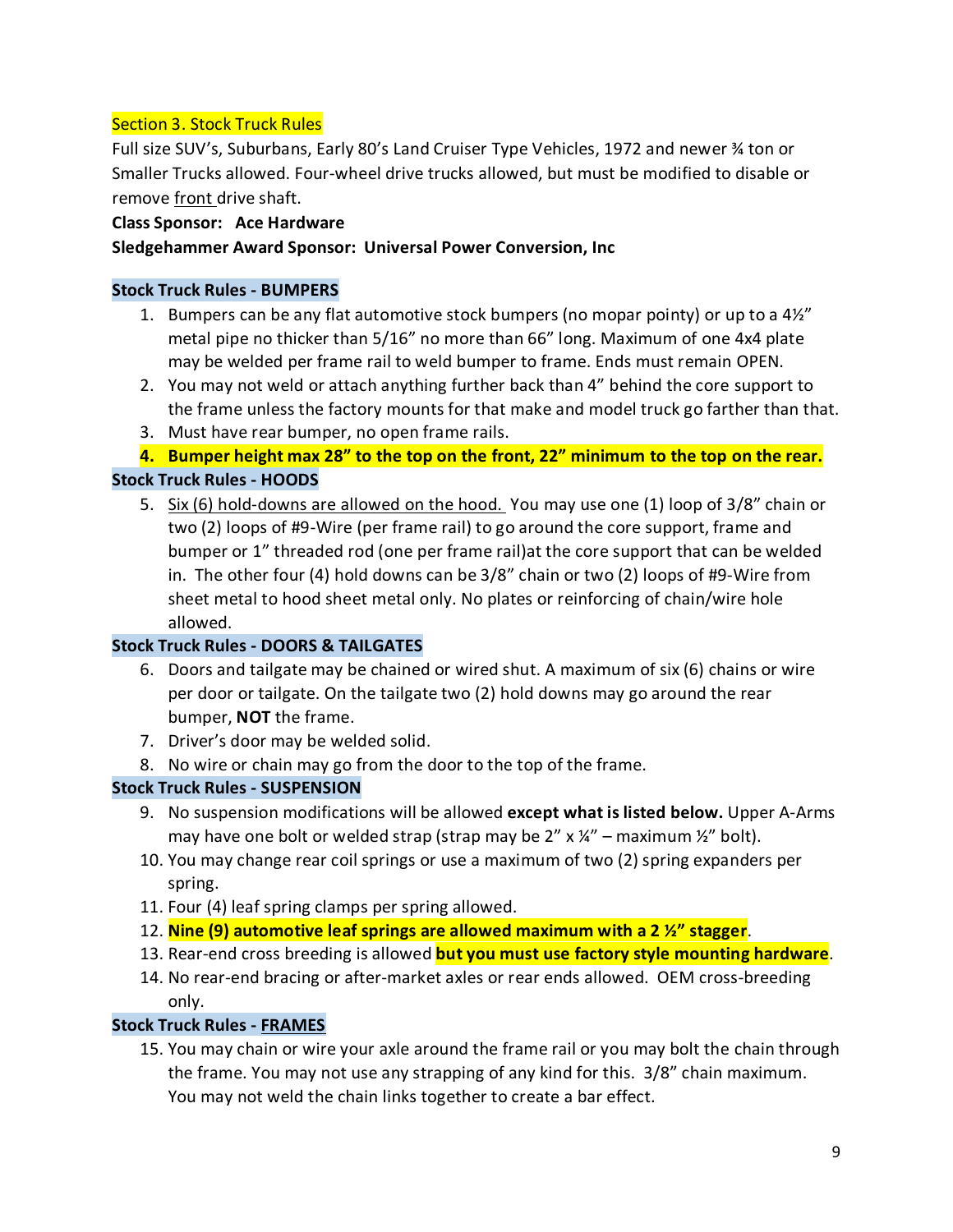16. One 5x5x  $\frac{1}{4}$ " plate will be allowed per frame rail outside of frame rail only, and must be painted **ORANGE** with one hole large enough to allow visual inspection for thickness.

## **Stock Truck Rules - BODY**

- 17. Body bolts may not be replaced. The cab and the box may each have four (4) extra body bolts up to **5/8"** with 3"x 3"x1/4" floating washers and stock size spacers, and these bolts may be through the frame. No welding will be allowed.
- 18. You may add four (4) extra bolts from cab to the box (5/8" maximum with 3"x 3"x1/4" floating washers).
- 19. No folding down of box sides or tailgate new or used.

END OF Stock Chain TRUCK RULES

| <b>Section 4. 80's CHAIN-N-GO RULES</b>   | <b>MIDSIZE RULES</b>                       |
|-------------------------------------------|--------------------------------------------|
| Pure stock, limited weld for 80's & newer | 113" Maximum wheel base cars, 6 cylinder   |
| 107" min. wheelbase cars!                 | or smaller, front wheel drive only         |
| <b>Class Sponsor: S &amp; J Detailing</b> | <b>Class Sponsor: Jordan Agency</b>        |
| Sledgehammer Award Sponsor: Bolton &      | <b>Sledgehammer Award Sponsor: Dem-Con</b> |
| Menk, Inc                                 | <b>Recycling</b>                           |

## **80's Chain Rules & Midsize - TRANSMISSIONS, DRIVE SHAFT & SHIFTER**

1. No slider drive shafts.

## **80's Chain Rules & Midsize - BUMPERS**

- 2. Bumpers are interchangeable. Any automotive car bumper may be used on the front or rear of the vehicle.
- 3. **MIDSIZE ONLY** any OEM bumper, front bumper may run a 3" steel pipe no thicker than 5/16"x no more than 54" long. Ends must remain OPEN.
- 4. Bumper shocks may be welded to the bumper and shocks may be welded but MUST be bolted to the car no further back than the stock location. You can use stock bolts, same size as original. NO extras, AND choose one or the other  $-1$ .) one welded strap 2x1/4" and less than 8" on each frame rail top OR bottom – flat against frame with no kickers OR 2.) 3/8" max chain, 2 links welded to frame. No excessive chaining.
- 5. Bumpers may be installed upside down but bumper height maximum is 28" to the bottom of the bumper.
- 6. Must have bumper shocks.

## **80's Chain Rules & Midsize - TRUNKS**

- 7. Trunks may have a maximum of four (4) chains (3/8" max) or 9-wire. Two (2) to frame and two (2) to sheet metal only.
- 8. No pre-bending of sheet metal allowed.
- 9. You must have a 12" hole somewhere to allow visual inspection of trunk space.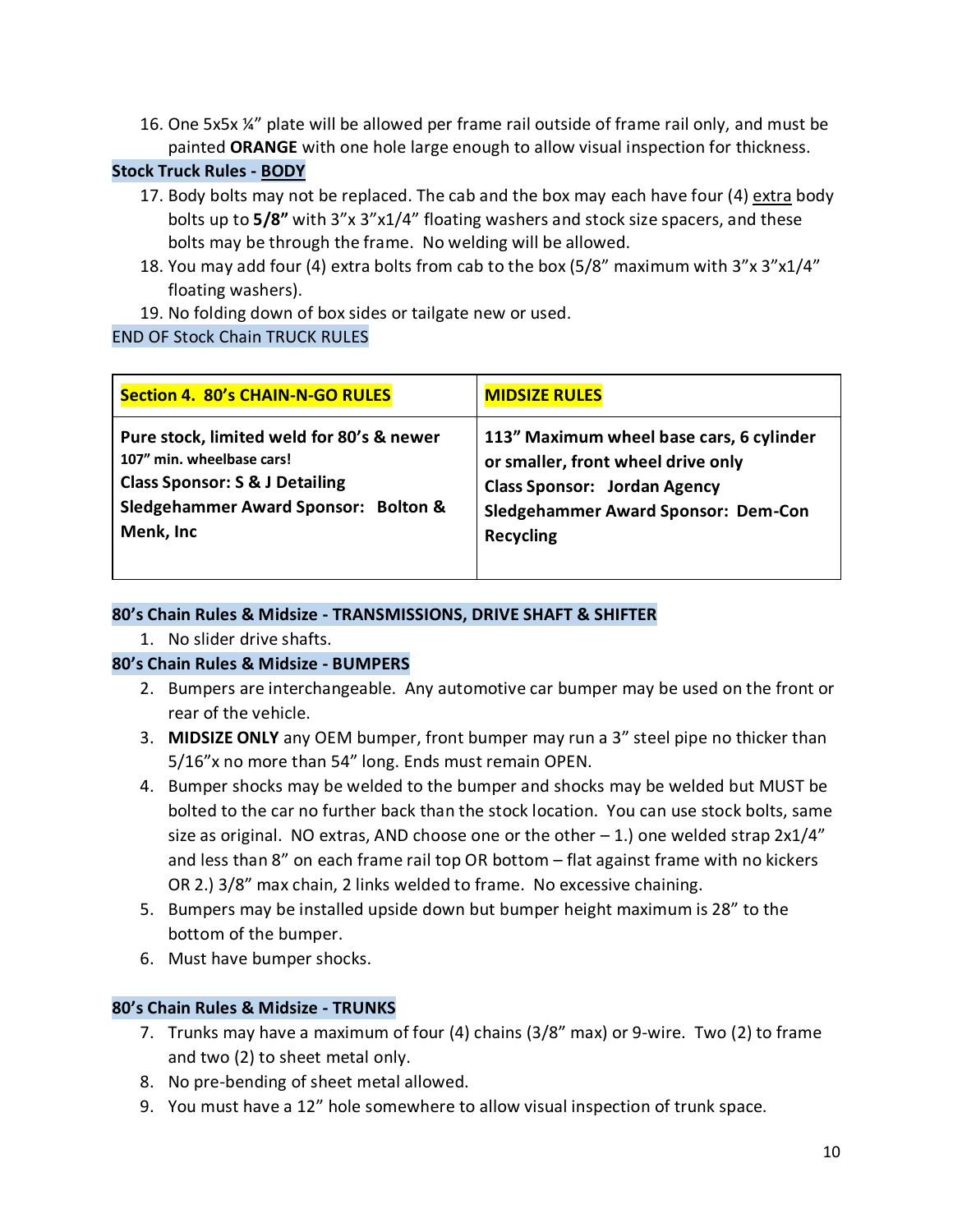- 10. Relocation of speaker deck or cutting it out is not allowed. It must remain in stock location.
- 11. Tucking your trunk lid is allowed but if you do, 50% must remain in stock location.

## **80's Chain Rules & Midsize - HOODS**

12. Six (6) hold-downs are allowed on the hood. You may use one (1) loop of 3/8" chain or two (2) loops of #9-Wire (per frame rail) to go around the core support, frame and bumper or 1" threaded rod (one per frame rail)at the core support that can be welded in. The other four (4) hold downs can be 3/8" chain or two (2) loops of #9-Wire from sheet metal to hood sheet metal only. No plates or reinforcing of chain/wire hole allowed.

#### **80's Chain Rules & Midsize - DOORS**

13. Each door may have 2 chains (3/8") max or #9 wire (2 loops, 4 strands) per door seam. Only 2 of the bottom door seam chains can go around the frame, on each side.

## **80's Chain Rules & Midsize - SUSPENSION**

- 14. Rear suspension must remain stock. You may replace the coil springs or you may use 2 spring expanders per spring.
- 15. Four (4) leaf spring clamps will be allowed per spring,  $2'' \times 4''$  clamps. Do not duct tape or cover springs.
- 16. Any OEM 5 lug passenger rear end (i.e. Chevy to a Ford) is allowed but must be stock with no bracing. No floaters are allowed. May weld gears.

## **80's Chain Rules & Midsize - FRAMES & BODY**

- 17. Frames may be re-stubbed just in front of the front A-arm mount or at the crossmember location. Butt weld only, no over-lapping will be allowed. No plating or rust repair will be allowed. **K member is not part of the frame and may not be welded**.
- 18. Body bolts may be replaced with up to 5/8" size bolts and 3"x3"x ¼" washers, **IN STOCK LOCATION**, must have stock size spacer and not bolted through the frame, no welding will be allowed for these.
- 19. You may not add any extra bolts or screws to any seam or frame unless the rules state you can. Must have a minimum of 1" space between frame and body.
- 20. No bolting, chaining or reinforcing of A-arms.
- 21. No tilting of frames.

## **END OF 80's CHAIN-N-GO & Midsize RULES**

## **Section 5. MIGHTY MINI RULES**

Small Vans, Ford Rangers, S-10 Pick-ups, Blazers, Durangos, Bronco II's, Dodge Dakotas, Astro Vans, Small SUV's, and other similar-sized US & Imports are eligible for this fun class! All fourwheel drive vehicles must be modified to disable one drive shaft. This includes AWD. **Limited to 6 cylinders or smaller.**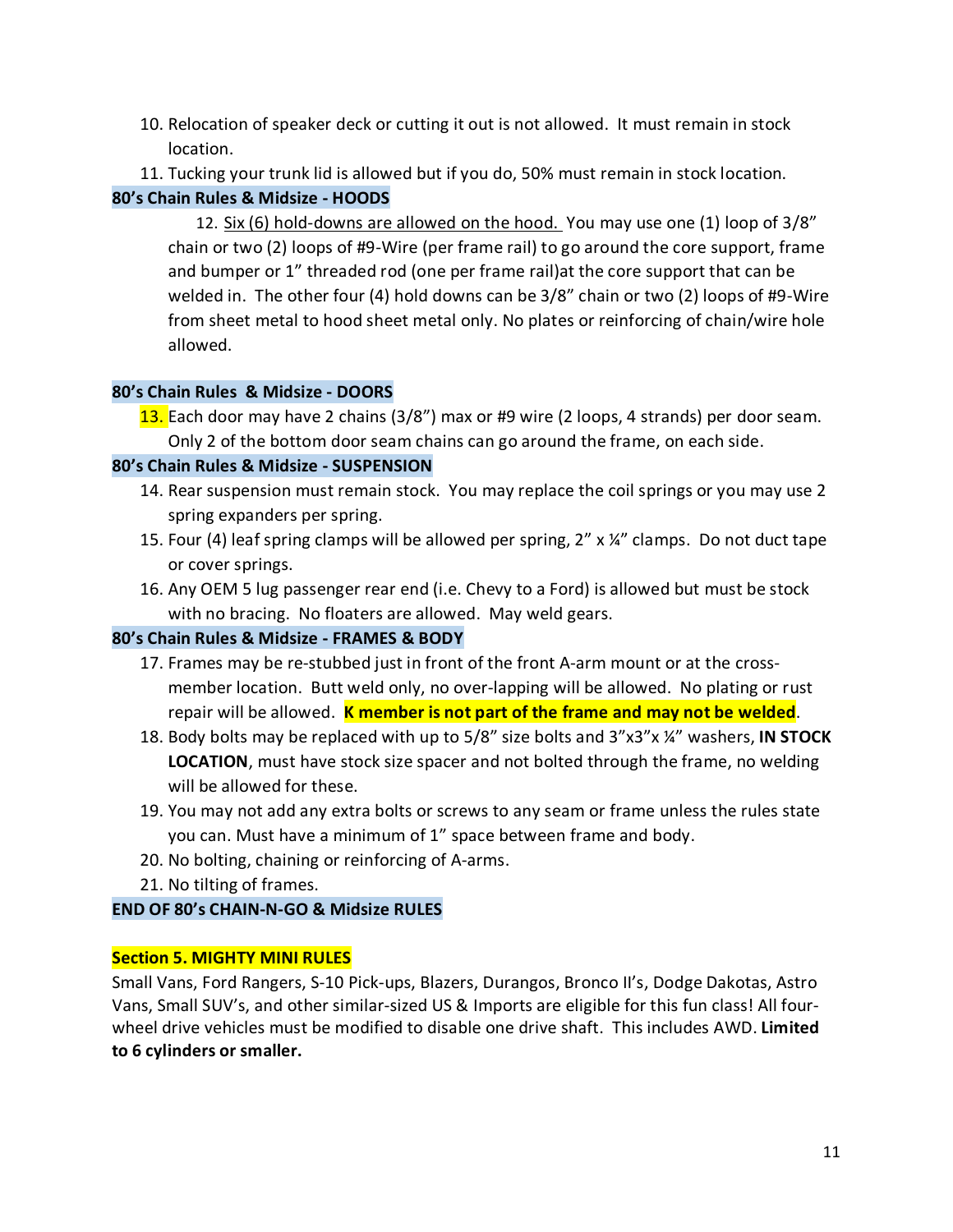## **Class Sponsor: Keyland Homes Sledgehammer Award Sponsor: LanoEquipment Mighty Mini Rules - BUMPERS**

- 1. Bumpers must be no higher than 28" to the bottom of the bumper.
- 2. Bumpers are interchangeable. Any automotive car bumper maybe used on the front or rear of the vehicle.
- 3. You may weld the bumper to the frame with no extra metal unless specified in class rules. You may put a stock shock (the shock may be welded) into the frame, a maximum of 14" total, from front of frame to farthest point of shock. NO welding of anything further than 4" behind the core support.
- 4. Bumpers may be installed upside down.

## **Mighty Mini Rules – HOODS – SIX HOLD-DOWNS ALLOWED TOTAL**

**Six (6) hold-downs are allowed on the hood. Two (2) one-inch (1") pins can be either welded down vertically to the side of the frame OR through the frame, A-arms forward. Max 6"x 6" washers, not welded (floating). In addition, no more than four (4) other tie-downs are allowed from the following list:** 

- **1. No more than four (4) sheet-metal-to-sheet metal hold-downs, 1" maximum.**
- **2. No more than four (4) angle iron no more than 3"x 6"x1/4" welded to sheet metal only with 3/8" maximum bolt.**
- **3. No more than four (4) sheet metal-to-sheet metal only #9-Wire – two loops.**
- **4. No more than four (4) chains maximum 3/8".**

## **Mighty Mini Rules - DOORS**

- 5. Doors may be chained, wired or welded shut: two (2) chains or wire loops per seam or welded 5" on 5" off with 2" wide by 1/4" straps. Straps may not go to frame. Chains and wire may go around frame.
- 6. Tailgates on wagons or trucks and hatchbacks may be welded 5" on-5"-off with 2" wide by ¼" thick steel, or chained per door rules. These plates may not be welded to the bumper or frame.

## **Mighty Mini Rules - FRAMES & SUSPENSION**

- 7. Body bolts may be changed.  $\frac{1}{2}$  is the maximum diameter allowed with 3"x3"x 1/4" plates in original positions. Plates must be free floating. Must have a minimum of 1" space between frame and body.
- 8. Vehicles must have standard suspension. No welding of front or rear suspension is allowed.
- 9. Front and rear springs can weld one  $(1)$  1½" x ¼" strap vertically only onto spring.
- 10. Rear leaf spring clamps are allowed four per spring  $-2''$  x  $\frac{1}{4}''$  clamps.
- 11. Rear end can be chained to humps.
- 12. No body seam welding allowed except for the exterior of doors.

## **END OF Mighty Mini RULES**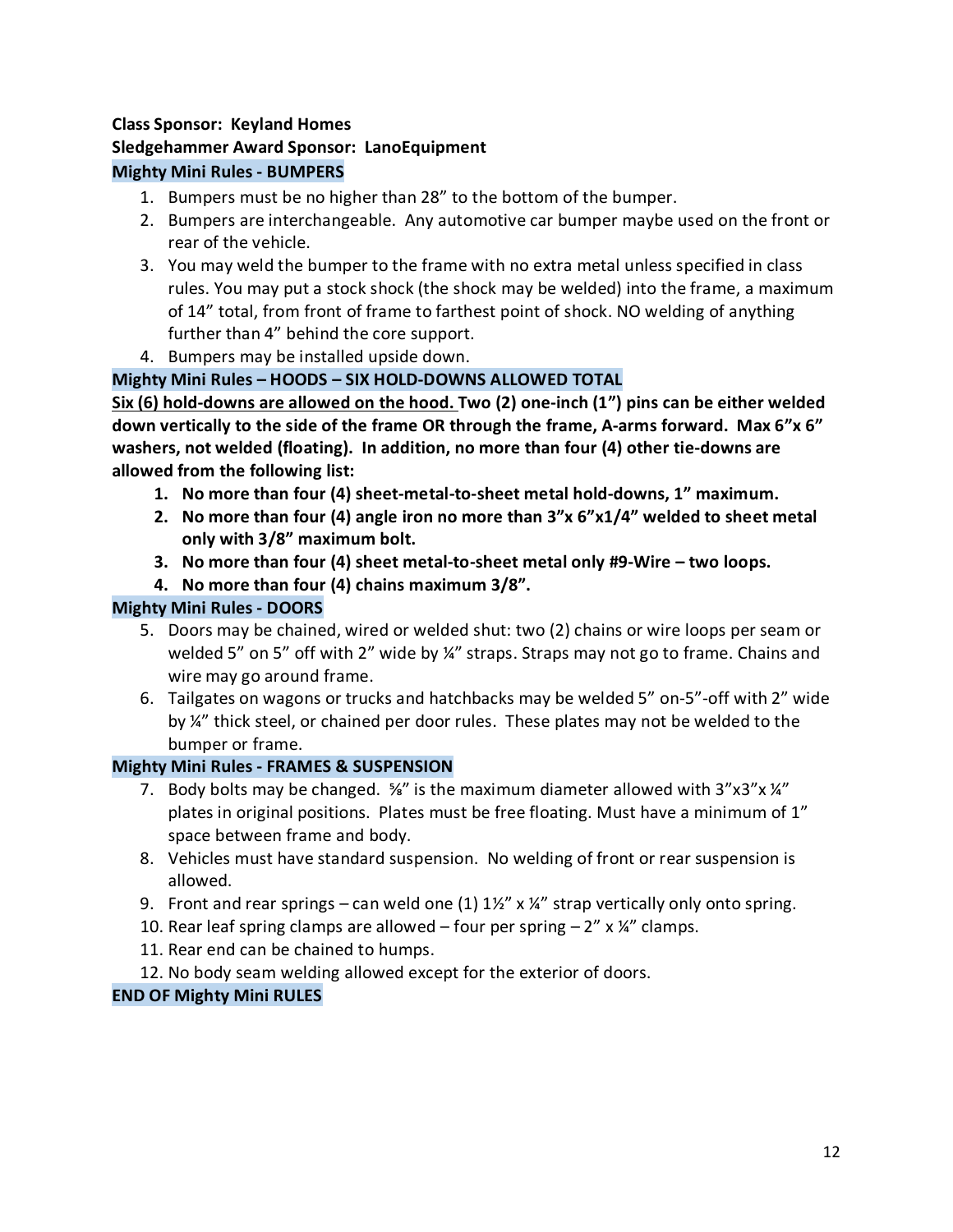#### **Section 6. LIMITED WELD STOCK CLASSIC CLASS RULES**

No '73 or older imperials or imperial sub frames, ambulances, hearses, carryalls or limousines will be allowed.

**Limited Weld Class Sponsor: NAPA Belle Plaine** 

**Limited Weld Sledgehammer Sponsor: Hennen Electric**

**These rules are also the POWDERPUFF CLASS RULES**

**PowderPuff Class Sponsor: JCI Shakopee** 

**PowderPuff Sledgehammer Sponsor: Camping World**

#### **Limited Weld Stock Classic & PowderPuff Rules - ENGINES & Transmissions**

1. Slider drive shafts are allowed.

## **Limited Weld Stock Classic & PowderPuff Rules for BUMPERS**

- 2. Bumpers are interchangeable. Any automotive car bumper may be used on the front or rear of the vehicle.
- 3. You may weld the bumper brackets or shocks to the frame. You may not weld or attach anything further back than 4" behind the core support to the frame unless the factory mounts for that make and model car go farther than that. Must use factory equipment for that model in factory place.
- 4. You may use a 5"x 8"x 1/4" maximum strap instead of bumper brackets or shocks.
- 5. You may weld the bumper to the frame with no extra metal unless specified in class rules.
- 6. Bumpers may be installed upside down but bumper height maximum is 28" to the bottom of the bumper.

## **Limited Weld Stock Classic & PowderPuff Rules - Trunks**

**A total of four (4) trunk tie downs are allowed. Two (2) 1" pins can either be welded vertically along the frame or bolted through the frame. Pins must run vertical all the way through the trunk lid with a maximum of 6"x 6" x 1/4" free floating washers. Two (2) other tie downs can be used to make the total of 4 tie downs, your options are:**

**a) No more than two (2) sheet metal to sheet metal hold downs. 1" maximum,** 

**OR**

- **b) No more than two (2) angle iron not more than 3"x 6"x 1/4" welded to sheet metal only with 3/8" maximum bolt, OR**
- **c) No more than two (2) sheet metal to sheet metal only #9-wire – 2 loops, OR**
- **d) No more than two (2) chains maximum 3/8". If you do not use pins, you can choose any combination from these options up to 4.**
- 7. Trunks may be tucked but no pre-bending of sheet metal will be allowed unless noted.
- 8. You cannot V your trunk lid down.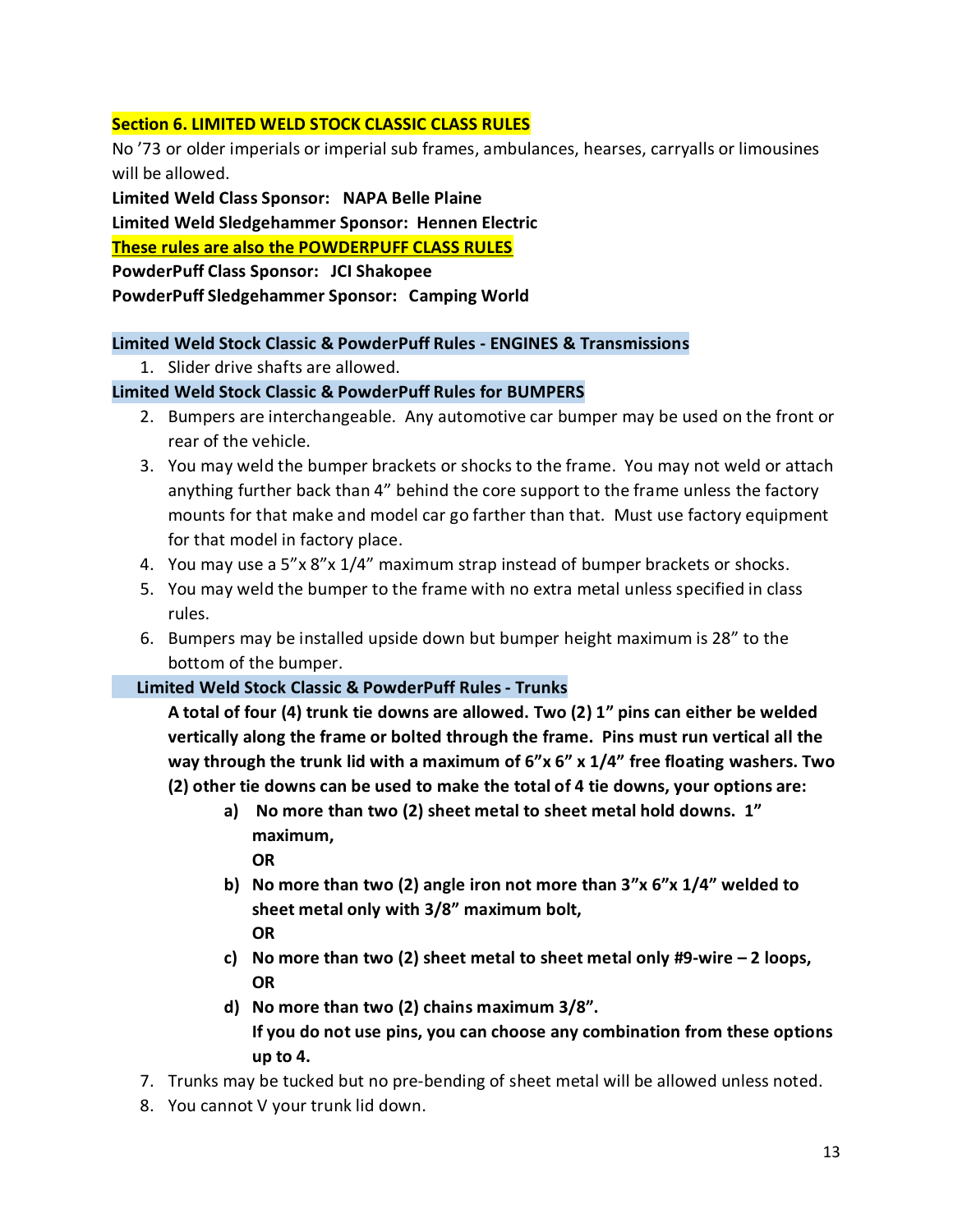9. Speaker deck must be in stock location

10. No sedagons!

## **Limited Weld Stock Classic & PowderPuff Rules - HOODS**

**Six (6) hold downs are allowed on the hood. Typically two (2) 1" pins are either welded down vertically to the side of the frame OR through the frame, A-arms forward with max 6"x 6"x 1/4" washers, not welded (floating). In addition, no more than two (2) other tie downs are allowed from the following list:**

- **a) No more than four (4) sheet metal to sheet metal hold downs. 1" maximum,**
- **b) No more than four (4) angle iron no more than 3"x 6"x 1/4" welded to sheet metal only with 3/8" maximum bolt,**
- **c) No more than four (4) sheet metal to sheet metal only #9-wire – 2 loops,**
- **d) No more than four (4) chains maximum 3/8".**

## **If you do not use pins, you can choose any combination from these options up to six (6).**

11. Chains and wires may not be crisscrossed or excessive.

## **Limited Weld Stock Classic & PowderPuff Rules - DOORS**

- 12. Doors may be chained, wired or welded shut. Two (2) chains or wire loops per seam or welded 5" on 5" off with 2" wide by ¼" straps. Straps may not go to frame. Chains and wire may go around frame.
- 13. Tailgates on wagons or hatchbacks may be welded 5" on 5" off with 2" wide by ¼" thick steel. These plates may not be welded to the bumper or frame.
- 14. Only one (1) wire or chain may go around the frame.

## **Limited Weld Stock Classic & PowderPuff Rules - WINDOWS**

15. Rear roof may be lifted slightly for visual clearance.

## **Limited Weld Stock Classic & PowderPuff Rules - SUSPENSION**

- 16. No suspension modifications will be allowed, except may modify OEM rear end control arms, upper and lowers.
- 17. You may replace rear coil springs or use a maximum of two (2) spring expanders per spring.
- 18. Four (4) leaf spring clamps per spring allowed,  $2'' \times 4''$  clamps.
- 19. Nine (9) automotive leaf springs are allowed maximum with a 2  $\frac{1}{2}$ " stagger.
- 20. Rear end cross breeding is allowed.
- 21. No rear end bracing or after-market axles or rear ends allowed. OEM cross breeding only.

## **Limited Weld Stock Classic & PowderPuff Rules - FRAMES**

- 22. You may chain or wire your axle around the frame rail, or bolt this chain through the frame with one bolt and  $3''$ x  $3''$  x  $\frac{1}{4}''$  washer max. You may not use any strapping of any kind. 3/8" chain maximum. You may not weld the chain links together to create a bar effect.
- 23. Frame seams may be welded from in front of the front of the A-arm mount forward with a ½" wide bead only.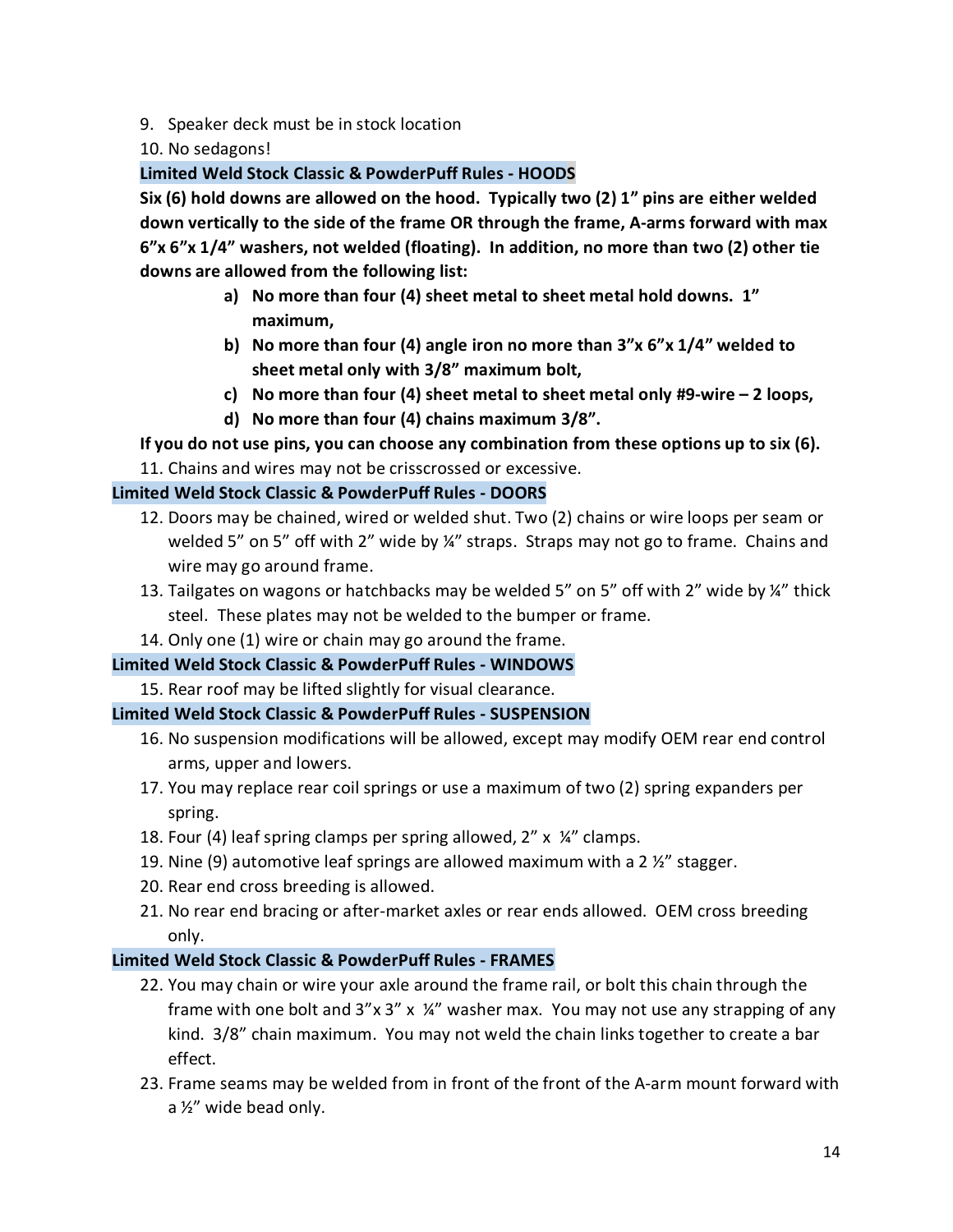- 24. You may re-stub your frames either just in front of the front A-arm mount or at the transmission cross member location. This must be a butt weld only, no overlapping allowed. ½" wide bead allowed.
- 25. On Y frame cars only, you may put a stock shock (the shock may be welded) into the frame, a maximum of 14" total, from front of frame to farthest point of shock. OR you may plate the top side only with maximum 1/8" plate (with hole drilled in it) and no bigger than enough to cover the hole, and bolt the shock outside the frame.

#### **Limited Weld Stock Classic & PowderPuff Rules - BODY**

- 26. Body bolts may be replaced with up to 5/8" size bolts and 3"x 3" x 1/4" washers but must run stock size spacer and not bolted through the frame, **IN STOCK LOCATION**. No welding will be allowed for these.
- 27. You may not add any extra body bolts.

#### **END OF LIMITED WELD STOCK CLASSIC & POWDERPUFF RULES**

Questions? Contact the Driver's Advisory Board at [scottcountyfairdemoderby@gmail.com.](mailto:scottcountyfairdemoderby@gmail.com)

Drivers are responsible for checking [www.scottcountyfair.com](http://www.scottcountyfair.com/) for any updates to these rules made necessary between the date of this printing and July 24th.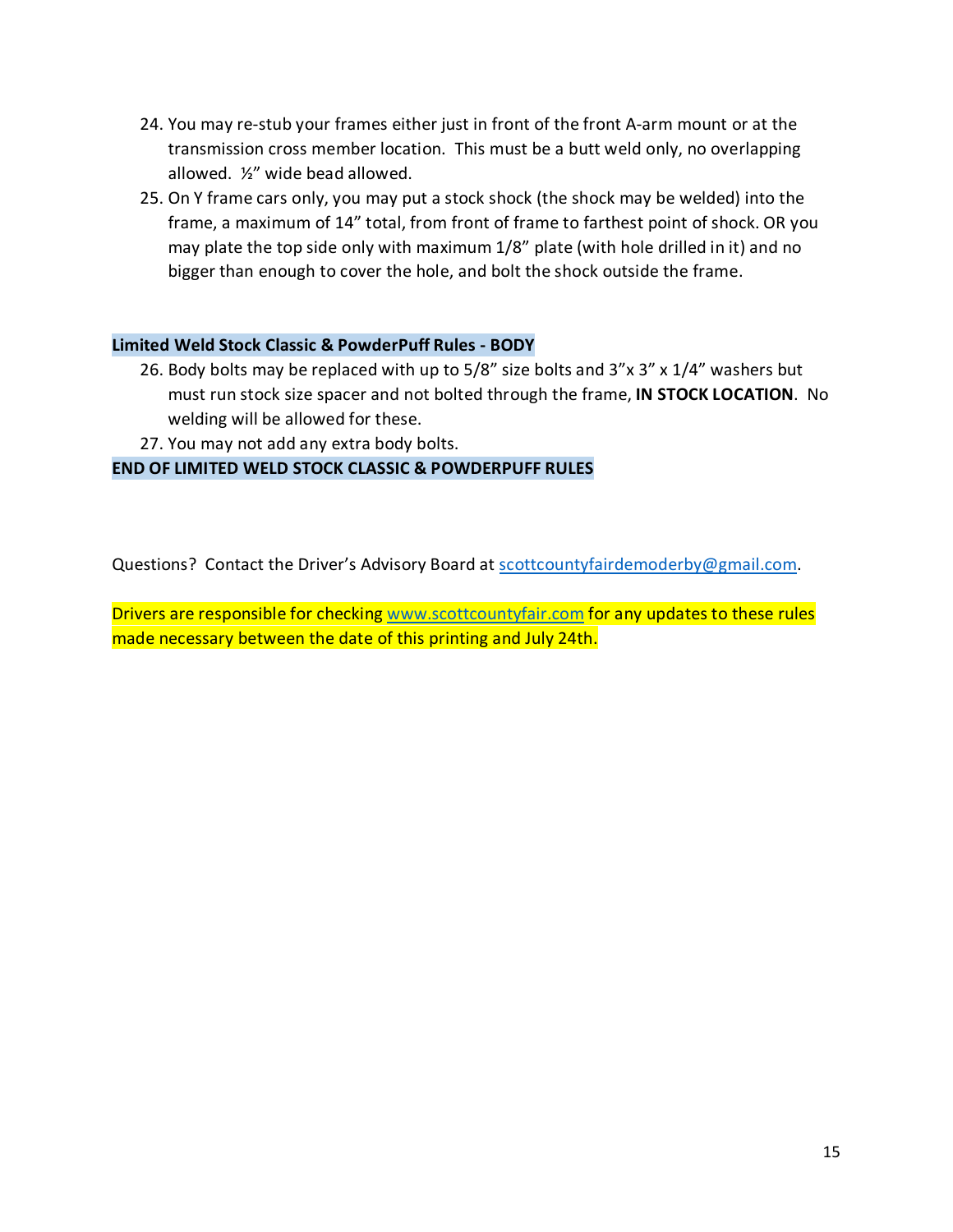| Pay Outs                               |        |       |       |       |       |       |      |            |
|----------------------------------------|--------|-------|-------|-------|-------|-------|------|------------|
| <b>Class</b>                           | 1st    | 2nd   | 3rd   | 4th   | 5th   | 6th   | 7th  | 2021 Total |
| <b>Classic</b>                         | \$1500 | \$700 | \$500 | \$300 | \$200 | \$100 | \$50 | \$3350     |
| Mid<br>size                            | \$500  | \$250 | \$150 | \$100 | \$50  |       |      | \$1050     |
| <b>Mighty</b><br><b>Minis</b>          | \$600  | \$250 | \$150 | \$100 | \$50  | \$50  |      | \$1200     |
| <b>Stock</b><br><b>Trucks</b>          | \$750  | \$450 | \$300 | \$150 | \$100 | \$50  |      | \$1800     |
| 80's<br>Chain                          | \$1000 | \$700 | \$400 | \$200 | \$100 | \$50  | \$50 | \$2500     |
| Powder<br>Puff                         | \$700  | \$450 | \$300 | \$150 | \$100 | \$50  |      | \$1750     |
| <b>Sledge</b><br>hammer                |        |       |       |       |       |       |      | \$1200     |
| Water<br><b>Melon</b>                  |        |       |       |       |       |       |      | \$600      |
| <b>Classic</b><br><b>Highest</b>       |        |       |       |       |       |       |      | \$100      |
| Place<br>Female                        |        |       |       |       |       |       |      |            |
| <b>Best</b><br><b>Decorated</b><br>Car | \$75   | \$25  |       |       |       |       |      | \$100      |
| <b>TOTAL</b>                           |        |       |       |       |       |       |      | \$13,650   |

Pay Outs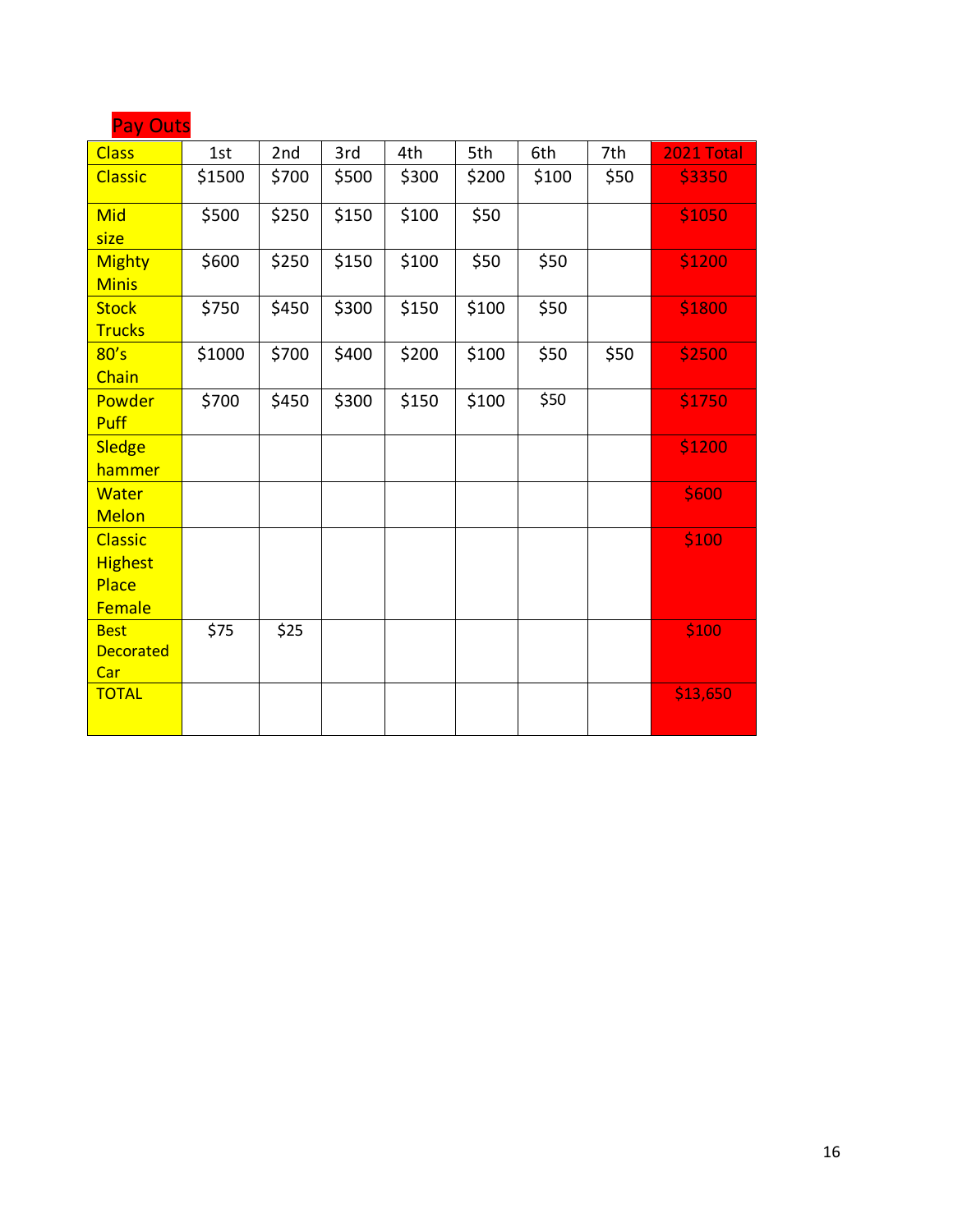

## **2022 Official Demolition Derby Entry Form**

Saturday July 30th, 2022 at 6:00 p.m. Scott County Fairgrounds **Mail Completed Entries to: MAH Auto Repair 300 Broadway St N, Jordan, MN 55352 Questions? E-mail to scottcountyfairdemoderby@gmail.com Or check the Demo Derby page at www.scottcountyfair.com**

**ONE REGISTRATION FOR EACH ENTRY – & PLEASE PRINT SO WE GET IT RIGHT IN THE PROGRAM!** 

**Demo Entry \$30 Each Class if received before July 16th. \$50 after July 16th or day of the show. -- Mail completed entry form & \$30 check for this entry made out to Scott County Fair Demo Derby. ALL PIT PASSES \$20 AT THE GATE.**

| <b>DRIVER'S NAME:</b>                   |  |                                                                                                 |                                                                                                                         |  |  |
|-----------------------------------------|--|-------------------------------------------------------------------------------------------------|-------------------------------------------------------------------------------------------------------------------------|--|--|
| <b>DATE OF BIRTH:</b>                   |  |                                                                                                 | (If under 18 complete section below)                                                                                    |  |  |
| <b>PHONE:</b>                           |  |                                                                                                 |                                                                                                                         |  |  |
| <b>ADDRESS:</b>                         |  |                                                                                                 |                                                                                                                         |  |  |
|                                         |  |                                                                                                 |                                                                                                                         |  |  |
|                                         |  | <b>EVENT CLASS &amp; VEHICLE INFORMATION - FILL OUT ONE ENTRY PER VEHICLE</b>                   |                                                                                                                         |  |  |
|                                         |  | <b>Limited Weld Stock Classic</b> DMid-size DMighty Minis                                       |                                                                                                                         |  |  |
|                                         |  | <b>Stock Chain Trucks</b> TChain-n-Go 80's or Newer newderPuff                                  |                                                                                                                         |  |  |
|                                         |  | 1 <sup>st</sup> CHOICE CAR NUMBER: 2 <sup>nd</sup> Choice CAR NUMBER:                           |                                                                                                                         |  |  |
|                                         |  |                                                                                                 |                                                                                                                         |  |  |
|                                         |  |                                                                                                 |                                                                                                                         |  |  |
|                                         |  |                                                                                                 |                                                                                                                         |  |  |
|                                         |  |                                                                                                 |                                                                                                                         |  |  |
|                                         |  |                                                                                                 | Signature acknowledges receipt of, and agreement to comply with, all Scott Co. Fair 2021 Demo Derby Rules & Regulations |  |  |
|                                         |  | Must be 16 to drive! If under 18, Parent or Guardian must sign this form and have it notarized: |                                                                                                                         |  |  |
| <b>Signature of Parent or Guardian:</b> |  |                                                                                                 |                                                                                                                         |  |  |
|                                         |  | Subscribed & Sworn to me before this ____________ day of ________________________, 2022.        |                                                                                                                         |  |  |
|                                         |  |                                                                                                 |                                                                                                                         |  |  |
| <b>Notary Stamp:</b>                    |  |                                                                                                 |                                                                                                                         |  |  |

| <b>ENTRY RECEIVED:</b> | <b>ENTRY #:</b> | <b>CHECK #:</b> | <b>TOTAL:</b> |
|------------------------|-----------------|-----------------|---------------|
| <b>NOTES:</b>          |                 |                 |               |